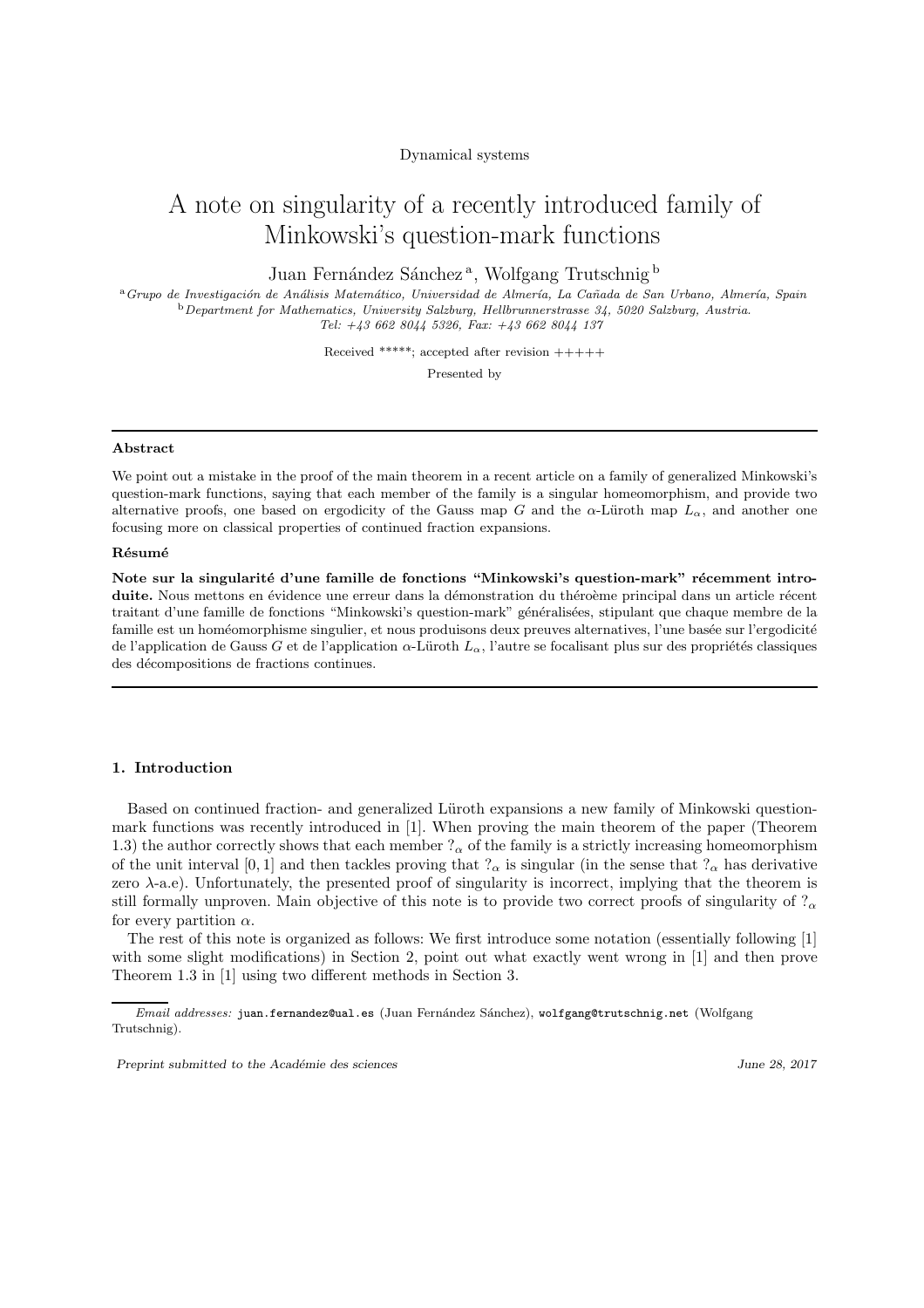#### 2. Notation

In the sequel,  $\mathcal{B}([0,1])$  will denote the Borel  $\sigma$ -field on [0, 1] and  $\lambda$  will denote the Lebesgue measure on  $\mathcal{B}([0,1])$ . We will write  $\mathbb{N}_{\infty} = \{1,2,3,\ldots\} \cup \{\infty\}$  and will refer to  $\Sigma := (\mathbb{N}_{\infty})^{\mathbb{N}}$  as code-space. As usual,  $G: [0,1] \to [0,1]$  will denote the Gauss map, defined by  $G(0) = 0$  and  $G(x) = \frac{1}{x} - \left\lfloor \frac{1}{x} \right\rfloor$  for  $x \in (0,1]$ . Set  $s_i = \frac{1}{i}$  for every  $i \in \mathbb{N}$  and  $s_{\infty} = 0$ . Then the intervals  $I_{\infty} = \{s_{\infty}\}, I_1 = (s_2, s_1], I_2 = (s_3, s_2], \dots$  form a partition  $\gamma_G$  of [0, 1]. Coding orbits of G via  $\gamma_G$ , the continued fraction expansion cf : [0, 1]  $\to \Sigma$  is defined by setting  $cf(x) = a = (a_1, a_2, a_3, \ldots) \in \Sigma$  if and only if  $G^{i-1}(x) \in I_{a_i}$  holds for every  $i \in \mathbb{N}$ . It is well known that G is strongly mixing (hence ergodic) w.r.t. the absolutely continuous probability measure  $\mu_G$ with density  $\frac{1}{\ln 2} \frac{1}{1+x}$  for  $x \in [0,1]$  (see [3]).

In the sequel we will let  $\alpha = \{J_\infty, J_1, J_2, J_3, \ldots\}$  denote partitions of the unit interval induced by strictly decreasing sequences  $(t_i)_{i=1}^{\infty}$  converging to  $0 =: t_{\infty}$  and fulfilling  $t_1 = 1$ , i.e. we have  $J_{\infty} = \{t_{\infty}\}, J_1 =$  $(t_2, t_1], J_2 = (t_3, t_2], \ldots$  For each such partition  $\alpha$  the  $\alpha$ -Lüroth map  $L_\alpha$  is defined by  $L_\alpha(0) = 0$  as well as  $L_{\alpha}(x) = \frac{\tilde{t}_{j-x}^{\gamma}}{t_{j}-t_{j+1}}$  for  $x \in (t_{j+1}, t_j]$  and  $j \in \mathbb{N}$ . Coding orbits of  $L_{\alpha}$  via  $\alpha$ , the  $\alpha$ -Lüroth expansion  $\text{Lür}_{\alpha}: [0,1] \to \Sigma$  is defined by setting  $\text{Lür}_{\alpha}(x) = \underline{a} = (a_1, a_2, a_3, \ldots) \in \Sigma$  if and only if  $L^{i-1}_{\alpha}(x) \in J_{a_i}$  holds for every  $i \in \mathbb{N}$ . Additionally to being strongly mixing w.r.t.  $\lambda$ , the  $\alpha$ -Lüroth map is even (isomorphic to) a Bernoulli shift (see [2]). Moreover (again see [2]) the transformation  $\Phi_{\alpha} : \Sigma \to [0,1]$ , defined by

$$
\Phi_{\alpha}(\underline{a}) = t_{a_1} + \sum_{m=2}^{\infty} (-1)^{m+1} t_{a_m} \prod_{j=1}^{m-1} (t_{a_j} - t_{a_j+1}),
$$
\n(1)

with the convention  $t_{\infty+1} = t_{\infty}$ , fulfills  $\Phi_{\alpha} \circ \text{Lür}_{\alpha} = id_{[0,1]}$ .

## 3. Two proofs of singularity of  $?_{\alpha}$

Based on cf :  $[0,1] \to \Sigma$  and  $\Phi_{\alpha} : \Sigma \to [0,1]$ , in [1] the author introduces the (generalized) questionmark function  $?_{\alpha}$  by setting  $?_{\alpha}(x) = \Phi_{\alpha} \circ \text{cf}(x)$  for every  $x \in [0,1]$  and then states the following theorem.

**Theorem 3.1** ([1]) *Given a partition*  $\alpha$  *as above, the map*  $?_{\alpha} : [0,1] \rightarrow [0,1]$  *is an increasing singular homeomorphism fulfilling*  $L_{\alpha} \circ ?_{\alpha} = ?_{\alpha} \circ G$ *. Moreover, if*  $t_1, t_2, \ldots \in \mathbb{Q}$ *, then*  $?_{\alpha}$  *maps the set*  $\mathbb{A}_2$  *of all quadratic surds into* Q*.*

In [1] a correct proof for the fact that  $\alpha$  is an increasing homeomorphism and for the assertion concerning  $A_2$  is given. It is well known that singularity can be shown by establishing the existence of a Borel set  $\tilde{B} \subseteq [0,1]$  fulfilling  $\lambda(\tilde{B}) = 0$  and  $\lambda(\tilde{P}_{\alpha}(\tilde{B})) = 1$ . Letting  $\mu_{\alpha}$  denote the pull-back of  $\lambda$  via  $?_{\alpha}$  (or, equivalently, the push-forward of  $\lambda$  via  $?_{\alpha}^{-1}$ ), defined by  $\mu_{\alpha}(B) = \lambda(?_{\alpha}(B))$  for every Borel set  $B \in \mathcal{B}([0,1])$ , the author then uses the identity

$$
\int_{\mathcal{V}_{\alpha}(B)} dx = \int_{B} \mathcal{V}_{\alpha}^{-1}(x) dx \tag{2}
$$

to prove that  $\mu_{\alpha}$  and  $\mu_{G}$  are singular with respect to each other. Eq. (2), however, is easily seen to be wrong and should be  $\int_{?_{\alpha}(B)} 1 dx = \int_B 1 d\mu_{\alpha} = \mu_{\alpha}(B)$  instead. In fact, considering, for instance,  $B = [0, 1]$ , we get  $\int_{R_{\alpha}([0,1])} dx = \int_{[0,1]} dx = 1$ , whereas the right-hand side of eq. (2) obviously fulfils  $\int_{[0,1]} \int_{\alpha}^{1} (x) dx < 1$  since  $2\frac{1}{\alpha}$  is a homeomorphism of [0, 1] too. Since the rest of the proof in [1] builds upon eq. (2), an alternative method is needed to show singularity of  $?_{\alpha}$ .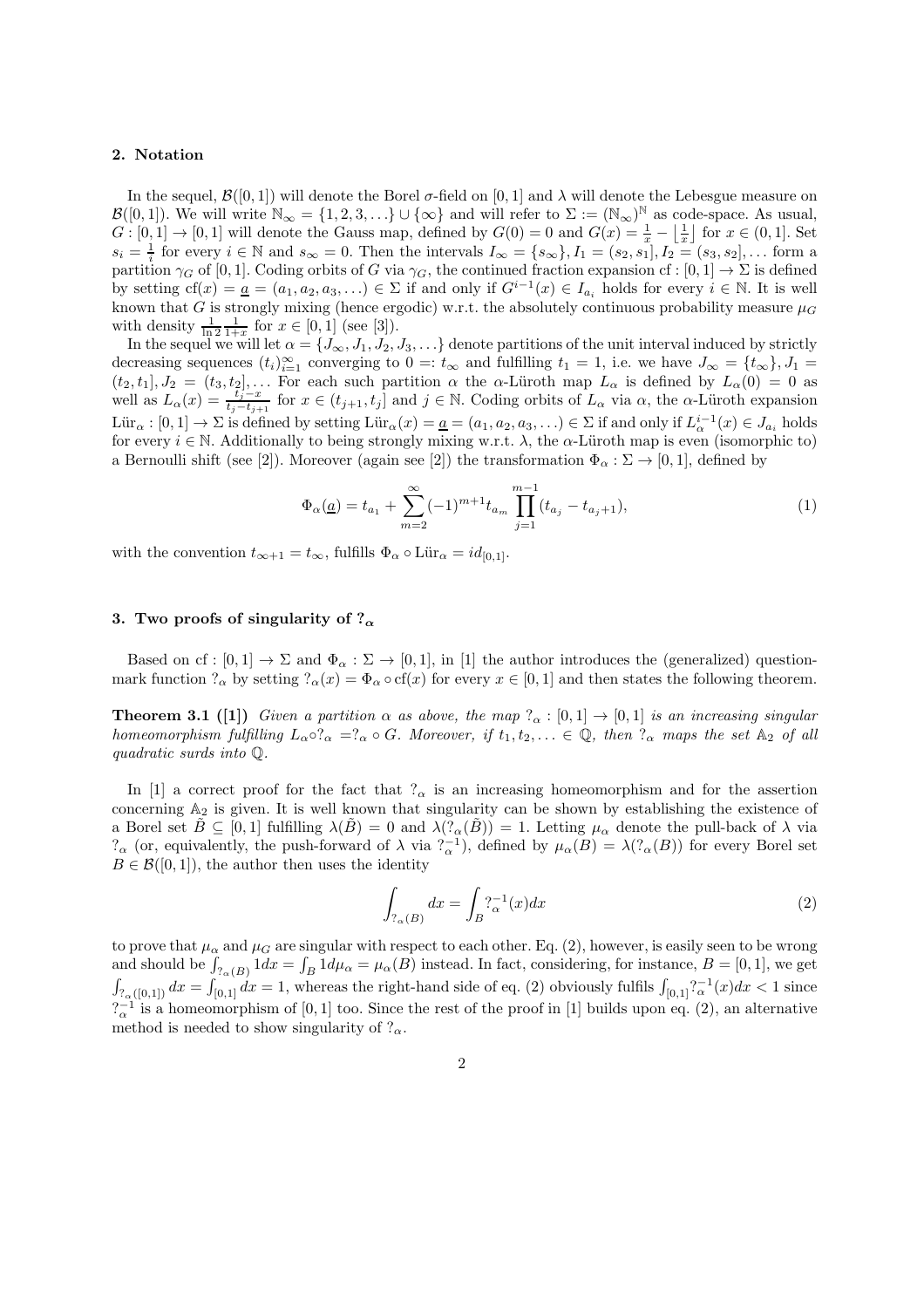We will now provide two proofs of singularity of  $\alpha$  for every partition  $\alpha$  - the first one uses ergodicity of G and  $L_{\alpha}$  and explicitly constructs a Borel set B with the afore-mentioned properties, the second one is more elementary and directly derives the fact  $?'_\alpha(x) = 0$  for  $\lambda$ -a.e.  $x \in [0,1]$  via properties of continued fraction expansions.

**Proof a:** We distinguish two different types of partitions  $\alpha$ : *Type I:* There exists  $k \in \mathbb{N}$  such that  $t_k - t_{k+1} \neq \frac{1}{\ln 2} \ln \frac{(k+1)^2}{k(k+2)}$ . Let the Borel sets  $\Lambda$  and  $\Gamma$  be defined by

$$
\Lambda = \left\{ x \in [0,1] : \lim_{n \to \infty} \frac{1}{n} \sum_{i=0}^{n-1} \mathbf{1}_{\left(\frac{1}{k+1}, \frac{1}{k}\right]} \circ G^i(x) = \frac{1}{\ln 2} \ln \frac{(k+1)^2}{k(k+2)} \text{ holds for every } k \in \mathbb{N} \right\}
$$
(3)

$$
\Gamma = \left\{ x \in [0,1] : \lim_{n \to \infty} \frac{1}{n} \sum_{i=0}^{n-1} \mathbf{1}_{(t_{k+1},t_k]} \circ L^i_{\alpha}(x) = t_k - t_{k+1} \text{ holds for every } k \in \mathbb{N} \right\}.
$$
 (4)

Ergodicity of G w.r.t.  $\mu_G$  and of  $L_\alpha$  w.r.t.  $\lambda$  (see [2,3]) and the fact that  $\mu_G$  is absolutely continuous with strictly positive density implies  $\lambda(\Lambda) = \lambda(\Gamma) = 1$ . Considering that  $?_{\alpha}(x) = \Phi_{\alpha} \circ \text{cf}(x)$  holds for every  $x \in (0,1]$  and that for every  $x \in \Lambda$  we have  $cf(x) \notin \text{Lür}_{\alpha}(\Gamma),$   $\Omega_{\alpha}(\Lambda) \subseteq \Gamma^c$  follows. Hence, choosing  $\tilde{B} = \Lambda^c$ directly yields  $\lambda(\tilde{B}) = 0$  as well as  $1 \geq \lambda(2_{\alpha}(\tilde{B})) \geq \lambda(\Gamma) = 1$ , which completes the proof for all partitions  $\alpha$  of Type I.

*Type II:* For every  $k \in \mathbb{N}$  we have  $t_k - t_{k+1} = \frac{1}{\ln 2} \ln \frac{(k+1)^2}{k(k+2)}$ . Taking into account  $t_1 = 1$  we get that there is only one partition  $\alpha$  of Type II, namely the one fulfilling

 $t_k = \frac{1}{\ln 2} \ln \frac{k+2}{k+1}$  for every  $k \in \mathbb{N}$ . Instead of considering asymptotic frequencies of single 'digits' of the Lüroth- and continued-fraction expansions we now consider the asymptotic frequency of the 'block'  $(1,1)$ and set

$$
\Lambda = \left\{ x \in [0,1] : \lim_{n \to \infty} \frac{1}{n} \sum_{i=0}^{n-1} \mathbf{1}_{\left(\frac{1}{2},1\right)^2} \circ (G^i(x), G^{i+1}(x)) = \frac{1}{\ln 2} \ln \frac{10}{9} \right\}
$$
(5)

$$
\Gamma = \left\{ x \in [0,1] : \lim_{n \to \infty} \frac{1}{n} \sum_{i=0}^{n-1} \mathbf{1}_{(\frac{1}{2},1]^2} \circ (L^i_{\alpha}(x), L^{i+1}_{\alpha}(x)) = \left(\frac{\ln \frac{4}{3}}{\ln 2}\right)^2 \right\}.
$$
 (6)

According to Proposition 4.1.2 in [3] we have  $\lambda(\Lambda) = 1$ . Moreover, using the fact that  $L_{\alpha}$  is (isomorphic to) a Bernoulli shift and that  $(t_1 - t_2)^2 = \left(\frac{\ln \frac{4}{3}}{\ln 2}\right)^2$  holds,  $\lambda(\Gamma) = 1$  follows. Considering  $\left(\frac{\ln \frac{4}{3}}{\ln 2}\right)^2 \neq \frac{\ln \frac{10}{9}}{\ln 2}$  and proceeding as in the second part of the first case and setting  $\tilde{B} = \Lambda^c$  completes the proof.

*Remark 1* Instead of using Proposition 4.1.2 in [3] and the fact that  $L_{\alpha}$  is a Bernoulli shift in order to prove  $\lambda(\Lambda) = \lambda(\Gamma) = 1$  for  $\alpha$  of Type II, we could as well consider the maps  $\varepsilon_G$ ,  $\varepsilon_{L_\alpha} : [0,1] \to [0,1]^2$ , defined by  $\varepsilon_G(x) = (x, G(x))$  and  $\varepsilon_{L_\alpha}(x) = (x, L_\alpha(x))$ , and directly work with ergodicity of G and  $L_\alpha$ . In fact, applying Birkhoff's ergodic theorem ([4]) to the indicator function  $f: x \mapsto 1_{(\frac{1}{2},1]^2} \circ \varepsilon_G(x)$  directly yields that for  $\mu_G$ -a.e.  $x \in [0,1]$  (hence for  $\lambda$ -a.e.  $x \in [0,1]$ ) we get

$$
\lim_{n \to \infty} \frac{1}{n} \sum_{i=0}^{n-1} \mathbf{1}_{(\frac{1}{2},1]^2} \circ (G^i(x), G^{i+1}(x)) = \lim_{n \to \infty} \frac{1}{n} \sum_{i=0}^{n-1} f \circ G^i(x) = \frac{1}{\ln 2} \int_{[0,1]} f(x) \frac{1}{1+x} dx = \frac{1}{\ln 2} \ln \frac{10}{9}.
$$

Proceeding analogously with the function  $f: x \mapsto 1_{(\frac{1}{2},1]^2} \circ \varepsilon_{L_\alpha}(x)$  shows  $\lambda(\Gamma) = 1$ .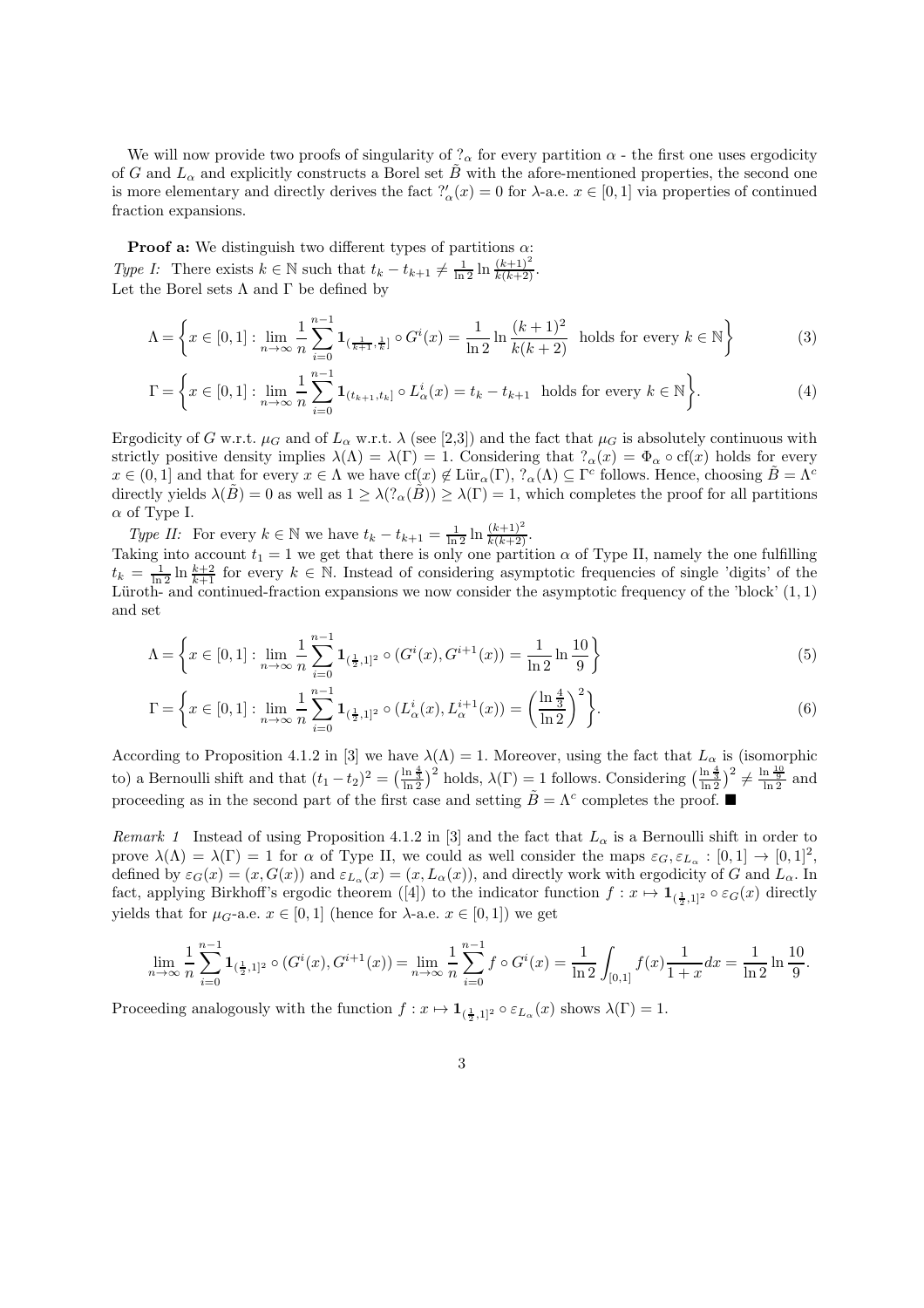**Proof b:** Let  $\Lambda'$  denote the set of all points  $x \in (0,1)$  at which  $?_\alpha$  is differentiable and define  $\Lambda$ according to eq. (3). For every  $k \in \mathbb{N}$  define two new Borel sets  $\Lambda_1^k, \Lambda_3^k$  by

$$
\begin{split} \Lambda^k_1 = \bigg\{ & x \in [0,1]: \lim_{n \to \infty} \frac{1}{n} \sum_{i=0}^{n-1} \mathbf{1}_{(\frac{1}{2},1] \times (\frac{1}{k+1},\frac{1}{k}]} \circ (G^i(x),G^{i+1}(x)) = \frac{1}{\ln 2} \ln \frac{1 + \frac{k+1}{k+2}}{1 + \frac{k}{k+1}} \bigg\} \\ \Lambda^k_3 = \bigg\{ & x \in [0,1]: \lim_{n \to \infty} \frac{1}{n} \sum_{i=0}^{n-1} \mathbf{1}_{(\frac{1}{4},\frac{1}{3}] \times (\frac{1}{k+1},\frac{1}{k}]} \circ (G^i(x),G^{i+1}(x)) = \frac{1}{\ln 2} \ln \frac{1 + \frac{k+1}{3k+4}}{1 + \frac{k+1}{3k+1}} \bigg\}. \end{split}
$$

Following the same reasoning as in Remark 1 (or using Proposition 4.1.2 in [3]) we get  $\lambda(\Lambda_1^k \cap \Lambda_3^k) = 1$ , implying that  $\Omega := \Lambda' \cap \Lambda \cap \bigcap_{k=1}^{\infty} (\Lambda_1^k \cap \Lambda_3^k)$  fulfills  $\lambda(\Omega) = 1$ . Fix  $x \in \Omega$  and set  $\underline{a} := cf(x) \in \Sigma$ . Additionally, for every  $n \geq 3$  let  $x_n, y_n \in \mathbb{Q} \cap [0,1]$  be defined by

$$
x_n = [a_1, a_2, \dots, a_n] := \frac{1}{a_1 + \frac{1}{a_2 + \frac{1}{\cdots + \frac{1}{a_n}}}}, \quad y_n = [a_1, a_2, \dots, a_n + 1] := \frac{1}{a_1 + \frac{1}{a_2 + \frac{1}{\cdots + \frac{1}{a_n + 1}}}}.
$$
(7)

Then we have  $\lim_{n\to\infty}x_n = \lim_{n\to\infty}y_n = x$  as well as  $x \in (x_n, y_n)$  for n even and  $x \in (y_n, x_n)$  for n odd. Setting  $x_n = \frac{p_n}{q_n}$  with  $p_n, q_n$  relatively prime and using the recurrence relations (1.12) in [2] we get  $y_n = \frac{(a_n+1)p_{n-1}+p_{n-2}}{(a_n+1)q_{n-1}+q_{n-2}}$  $\frac{(a_n+1)p_{n-1}+p_{n-2}}{(a_n+1)q_{n-1}+q_{n-2}} = \frac{p_n+p_{n-1}}{q_n-q_{n-1}}$ , which implies  $x_n - y_n = (-1)^{n+1} \frac{1}{q_n(q_n+q_{n-1})}$ . On the other hand, considering  $?_{\alpha}(x_n) = \Phi_{\alpha}((a_1, a_2, \ldots, a_n, \infty, \infty, \ldots))$  and  $?_{\alpha}(y_n) = \Phi_{\alpha}((a_1, a_2, \ldots, a_n + 1, \infty, \infty, \ldots)),$ using eq. (1) yields

$$
\delta_n := \frac{\binom{2}{\alpha}(x_n) - \binom{2}{\alpha}(y_n)}{x_n - y_n} = \frac{(-1)^{n+1} \prod_{j=1}^n (t_{a_j} - t_{a_j+1})}{(-1)^{n+1} \frac{1}{q_n(q_n + q_{n-1})}} = q_n(q_n + q_{n-1}) \prod_{j=1}^n (t_{a_j} - t_{a_j+1}) \ge 0
$$
\n(8)

Since by construction  $?_{\alpha}$  is differentiable at x, obviously  $\lim_{n\to\infty} \delta_n = ?'_{\alpha}(x) \geq 0$  holds.

Suppose now that  $\frac{?'}{(\alpha)} > 0$ . Then  $\lim_{n \to \infty} \frac{\delta_n}{\delta_{n-1}} = 1$  follows, from which, again using the recurrence relations  $(1.12)$  in  $[2]$ , we get

$$
1 = \lim_{n \to \infty} \frac{\delta_n}{\delta_{n-1}} = \lim_{n \to \infty} (t_{a_n} - t_{a_n+1}) \frac{q_n(q_n + q_{n-1})}{q_{n-1}(q_{n-1} + q_{n-2})} = \lim_{n \to \infty} (t_{a_n} - t_{a_n+1}) \frac{\frac{q_n^2}{q_{n-1}^2} + \frac{q_n}{q_{n-1}}}{1 + \frac{q_{n-2}}{q_{n-1}}} = \lim_{n \to \infty} (t_{a_n} - t_{a_n+1}) \frac{\left(a_n + \frac{q_{n-2}}{q_{n-1}}\right)^2 + \left(a_n + \frac{q_{n-2}}{q_{n-1}}\right)}{1 + \frac{q_{n-2}}{q_{n-1}}}.
$$
(9)

Fix an arbitrary  $k \in \mathbb{N}$ . Letting let  $(n_j)_{j\in\mathbb{N}}$  denote the subsequence of all indices with  $a_{n_j} = k$ , eq. (9) simplifies to

$$
1 = (t_k - t_{k+1}) \lim_{j \to \infty} \frac{\left(k + \frac{q_{n_j - 2}}{q_{n_j - 1}}\right)^2 + \left(k + \frac{q_{n_j - 2}}{q_{n_j - 1}}\right)}{1 + \frac{q_{n_j - 2}}{q_{n_j - 1}}}
$$
(10)

By construction of  $\Omega$  we have that  $(a_{n_j-1}, a_{n_j}) = (1, k)$  is fulfilled infinitely often and that the same is true for  $(a_{n_j-1}, a_{n_j}) = (3, k)$ . Using the same notation as in eq. (7), according to [2],  $\frac{q_{n_j-2}}{q_{n_j-1}} = [a_{n_j-1}, \ldots, a_2, a_1]$ holds, from which we conclude that  $\frac{q_{n_j-2}}{q_{n_j-1}}$  lies infinitely often in  $(\frac{1}{2}, 1]$  and infinitely often in  $(\frac{1}{4}, \frac{1}{3}]$ . This contradicts eq. (10), implying that we can not have  $\frac{?'}{(\alpha)} > 0$  if  $x \in \Omega$ . Since  $x \in \Omega$  was arbitrary, we have shown that  $\frac{\gamma'}{\alpha} = 0$  holds  $\lambda$ -a.e., which completes the proof.